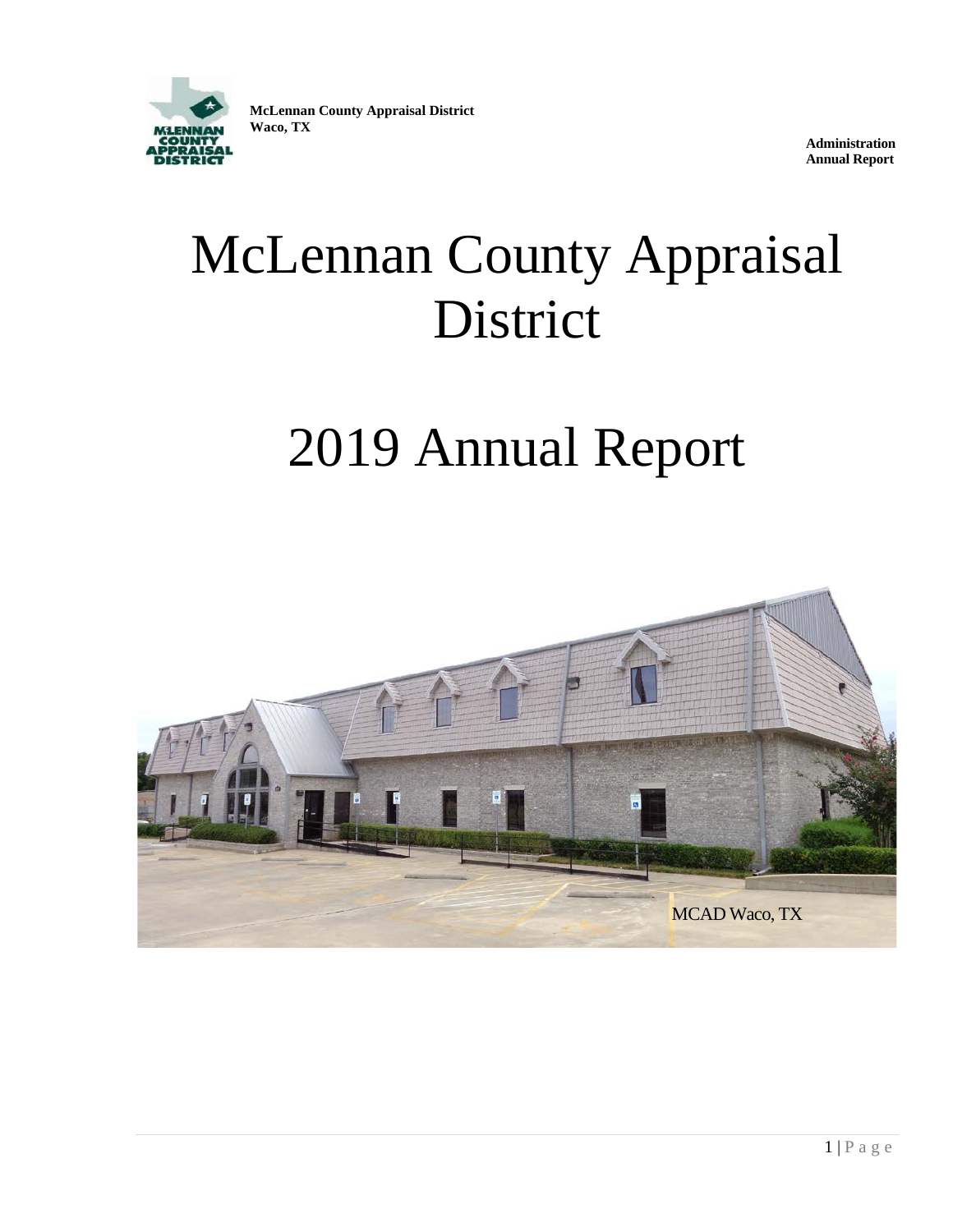# **Appraisal District Overview**

The McLennan County Appraisal District (the District) is responsible for approximately 123,475 real and personal property accounts covering approximately 1,198 square miles. The District is responsible for appraising property for numerous entities comprised of twenty (20) school districts, nineteen (20) cities, four (4) special districts, McLennan County and McLennan Community College.

# **McLennan County Appraisal District Jurisdiction Value Information and Types of Property**

The 2019 Certified Appraised Value of McLennan County was \$27,108,523,143. The 2019 Certified Taxable Value was \$18,236,797,916

In 2019, there was a total of \$374,975,360 of new property value in McLennan County.

The 2019 Certified Totals 00 – McLennan County Report, Appendix A, provides:

- A summary of value information in McLennan County
- Outlines the different types of properties, real and personal property, by property use type as determined by state code listing.

#### **Software Systems**

To maintain, process and analyze all of this property information, appraisal records are maintained in a computer automated mass appraisal (CAMA) system. Harris Govern is the District's appraisal software vendor. Information about this company is located at their website [http://www.trueautomation.com/.](http://www.trueautomation.com/)



Mapping records are maintained in a computer GIS system database. ESRI is the District's mapping software vendor. If you would like more information about this company, visit their website at [http://www.esri.com/.](http://www.esri.com/)

A map of the independent school districts in McLennan County is included in Appendix A.

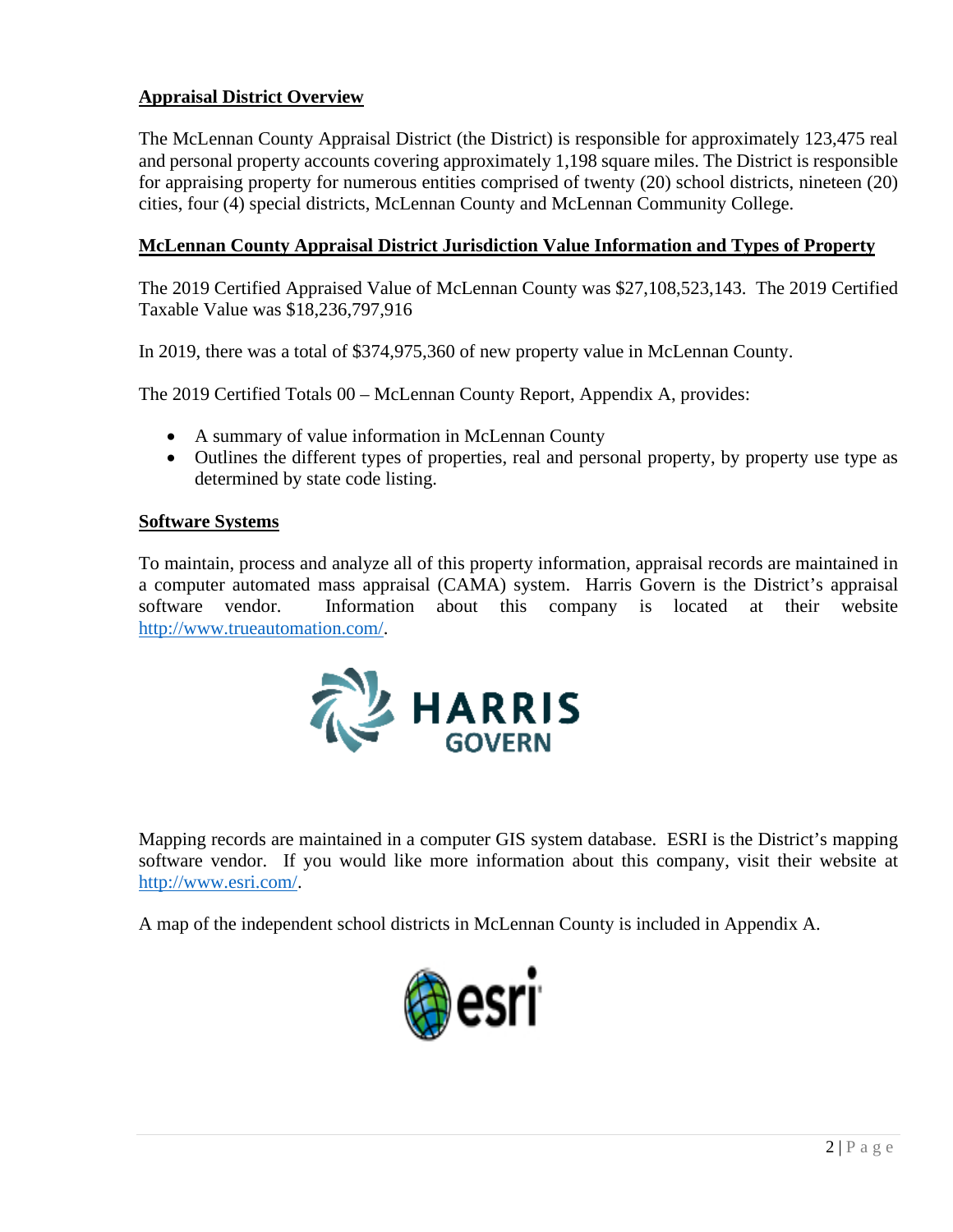#### **New Projects and Accomplishments**

The Chief Appraiser and management staff continued to seek ways to improve customer service provided to the citizens of McLennan County in 2019. Additional training was added for the staff to attend. In 2019, the District continued the opportunities citizens have to provide feedback relating to the service they received from District staff by use of additional survey questionnaires, regardless if their contact with the District was by phone or in person. The survey was made available on the district website. Input received from property owners is included in training as applicable to District operations. In the coming years efiled protests will be mailed a paper hearing notice as well to avoid the notification emails being caught by spam filters. Additional Appraisal Review Board members will be added to decrease wait time for hearings. Many other changes are planned to reduce the inconvenience of visiting our office.

In addition to the continued focus on customer service, major projects completed by the District in 2019 were:

- 1. Electronically filed protests were expanded to all properties in the county along with the ability to download district evidence in advance of a hearing.
- 2. Protest hearings may now be conducted via teleconference and will hopefully make the process more available to disabled persons or people who have limited work flexibility.
- 3. District telephones were upgraded to handle higher call volume.
- 4. Successfully passed the Property Value Study for 2018.

#### **Property and Uses Information**

Property characteristic data is recorded for each property to be appraised. Resources for the discovery, describing, and listing of property include, but are not limited to the following: field inspections by appraisal staff, aerial photography, renditions, deed records, plat records and assumed name certificates filed for record with the McLennan County Clerk's office, city building permits, local fee appraisers, builders, realtors, newspaper publications, maps and other appraisal records of the District.

Construction costs are gathered from available sources including, but not limited to the Marshall and Swift Valuation Service and local builders and developers for use in the cost approach to value.

Information for the sales comparison approach is gathered from properties within the appraisal district through the mailing of questionnaires to grantors and grantees, buyer and seller surveys, and other available sources deemed reliable.

Sales data is entered into the appraisal database making it available for use by appraisal staff. Sales are checked for validity by appraisal and clerical staff. Rental rates, expenses and occupancy rates are gathered on income producing properties for use in the income approach to value through questionnaire mailings, owner filed property reports and telephone surveys. Income and expense information is entered into a spreadsheet database for analysis and use by district appraisal staff.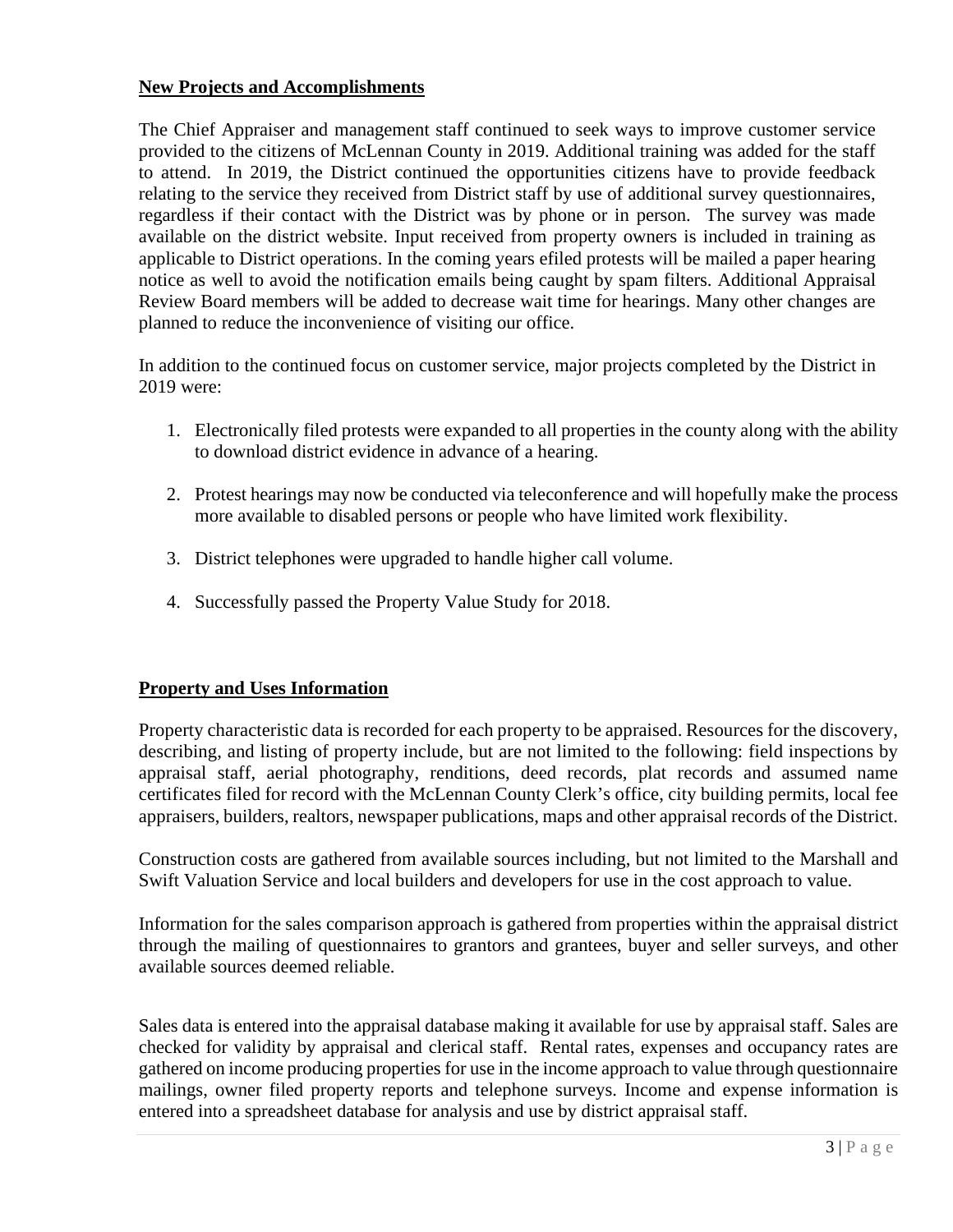General trends in new construction techniques, construction costs, interest rates and other pertinent data are gathered from various sources such as trade journals, Marshall and Swift Valuation Service, university real estate research centers and other sources deemed appropriate and reliable.

Information relating to business personal property is collected during the normal inspection process and through owner filed renditions and property reports. Costs are also researched for personal property using NADA Guides and other sources.

# **Exemption Information**

Property tax exemptions allowed are established by law and awarded by the District as required by law. In 2019, there was a total of \$6,932,428,989 of state and local exemptions awarded to McLennan County properties.

A listing of exemption type, number of each exemption and value amounts by type in McLennan County is listed on the certified report copy in Appendix A.

Exemption forms can be located on the District website at:

<http://www.mclennancad.org/index.php/Forms>

Additional exemption forms can be found on the Comptroller website at:

<https://www.comptroller.texas.gov/taxes/property-tax/forms/>

home » taxes » property tax » forms



# **PROPERTY TAX FORMS**

The forms listed below are PDF files. They include graphics, fillable form fields, scripts and functionality that work best with the free Adobe Reader. While other browsers and viewers may open these files, they may not function as intended unless you download and install the latest version of Adobe Reader C.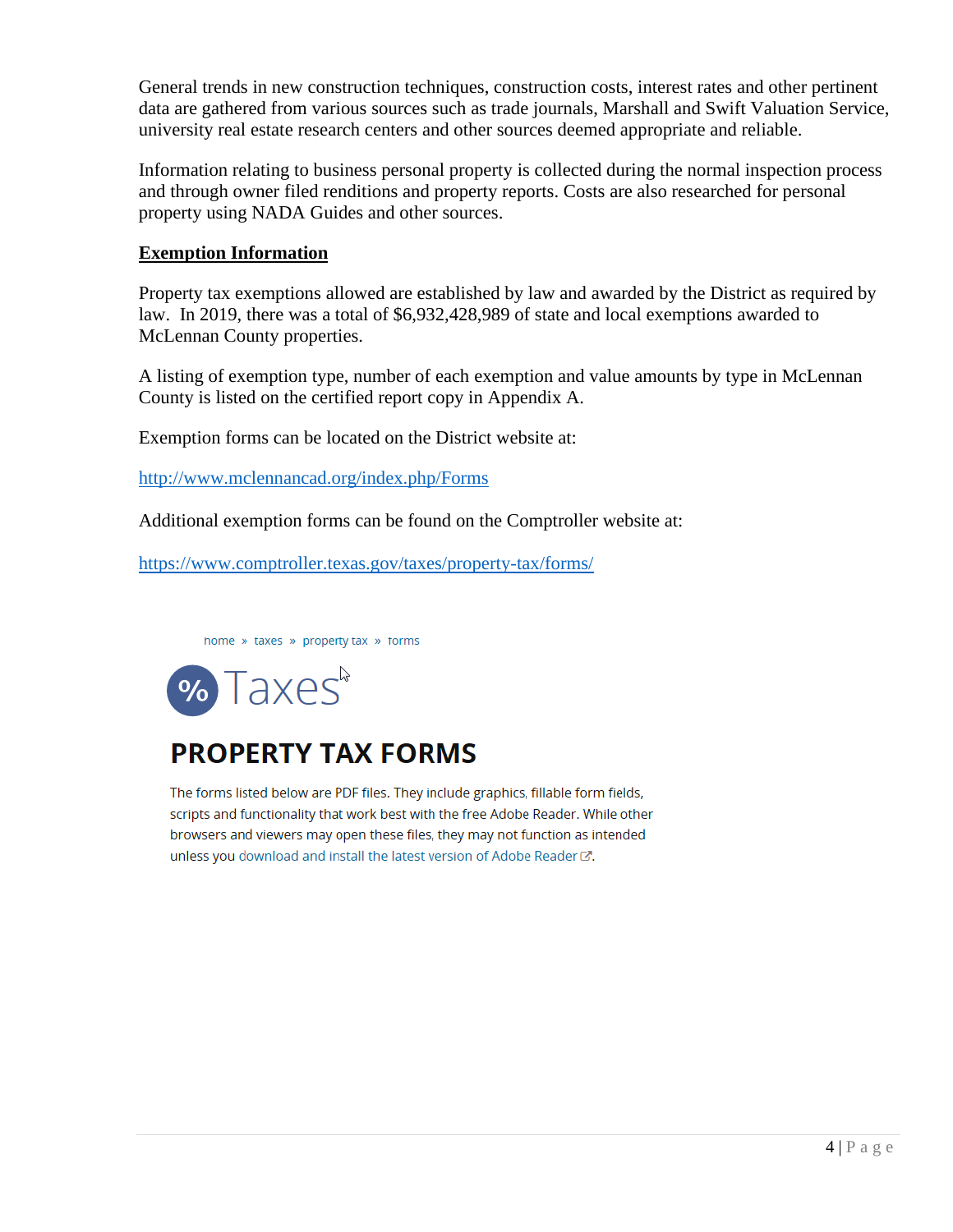#### **Ratio Study Information**

A ratio analysis is performed by District staff for all types of property to determine the accuracy of schedules and properties that need visual inspection or reappraisal. Ratio studies relating to the properties in McLennan County are also performed as an audit process by the Texas Comptroller of Public Accounts Property Tax Assistance Division (PTAD).

**The 2018 Property Value Study conducted by the Property Tax Assistance Division found that the District was at a 99% Median of Appraised Value.**



Copies of the most current ratio study analysis results by the Comptroller of Public Accounts Property Tax Assistance Division can be obtained by accessing the Texas Comptroller of Public Accounts website. The URL address for this information, by school district is: <https://comptroller.texas.gov/auto-data/PT2/PVS/2018F/1610000001A.php>

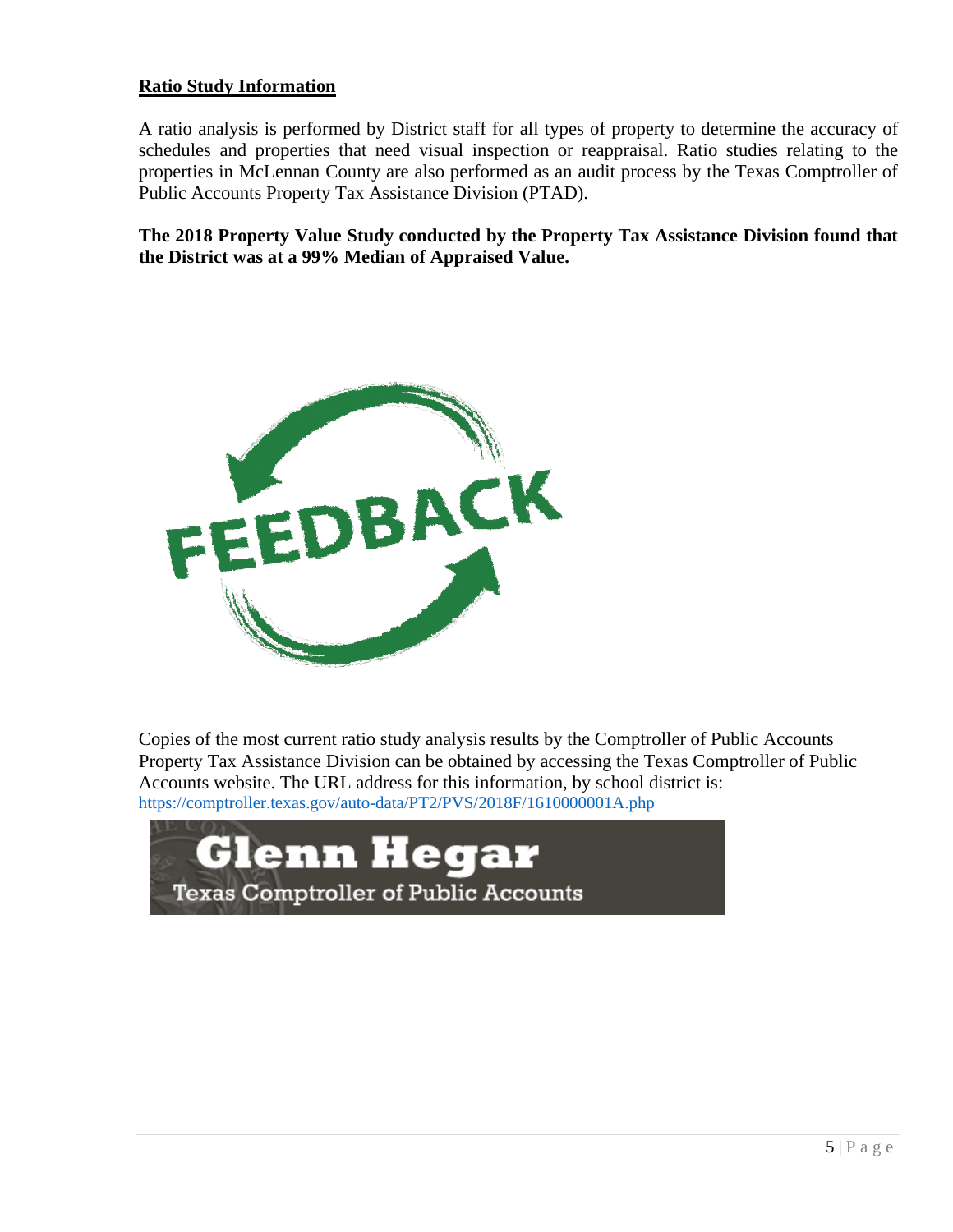#### **Appraisal Appeals**

The District provides the public information to value appeal matters on its website at <http://www.mclennancad.org/ARB> on the ARB tab.



In 2019, property owners filed approximately 14,355 appraisal value appeals with the Appraisal Review Board of McLennan County.

Property owners also had the opportunity during April and May 2019 to meet with District appraisers to discuss their appraised value.

#### **Audit Information - State**

Texas Comptroller of Public Accounts Property Tax Assistance Division conducts biennial Methods and Assistance Program (MAP) audits of the McLennan County Appraisal District operations as required by law.

**2017 was a MAP audit year for the District. The final results of this audit was a perfect score of 100%! The Comptroller's 2017 MAP Report can be reviewed at:**

<https://www.comptroller.texas.gov/taxes/property-tax/map/2017/index.php>

**In 2015,** T**he District also scored a grade of 100% on the MAP audit conducted by the Texas Comptroller of Public Accounts. A copy of this audit report can be found at:** 

<https://www.comptroller.texas.gov/taxes/property-tax/map/2015/index.php>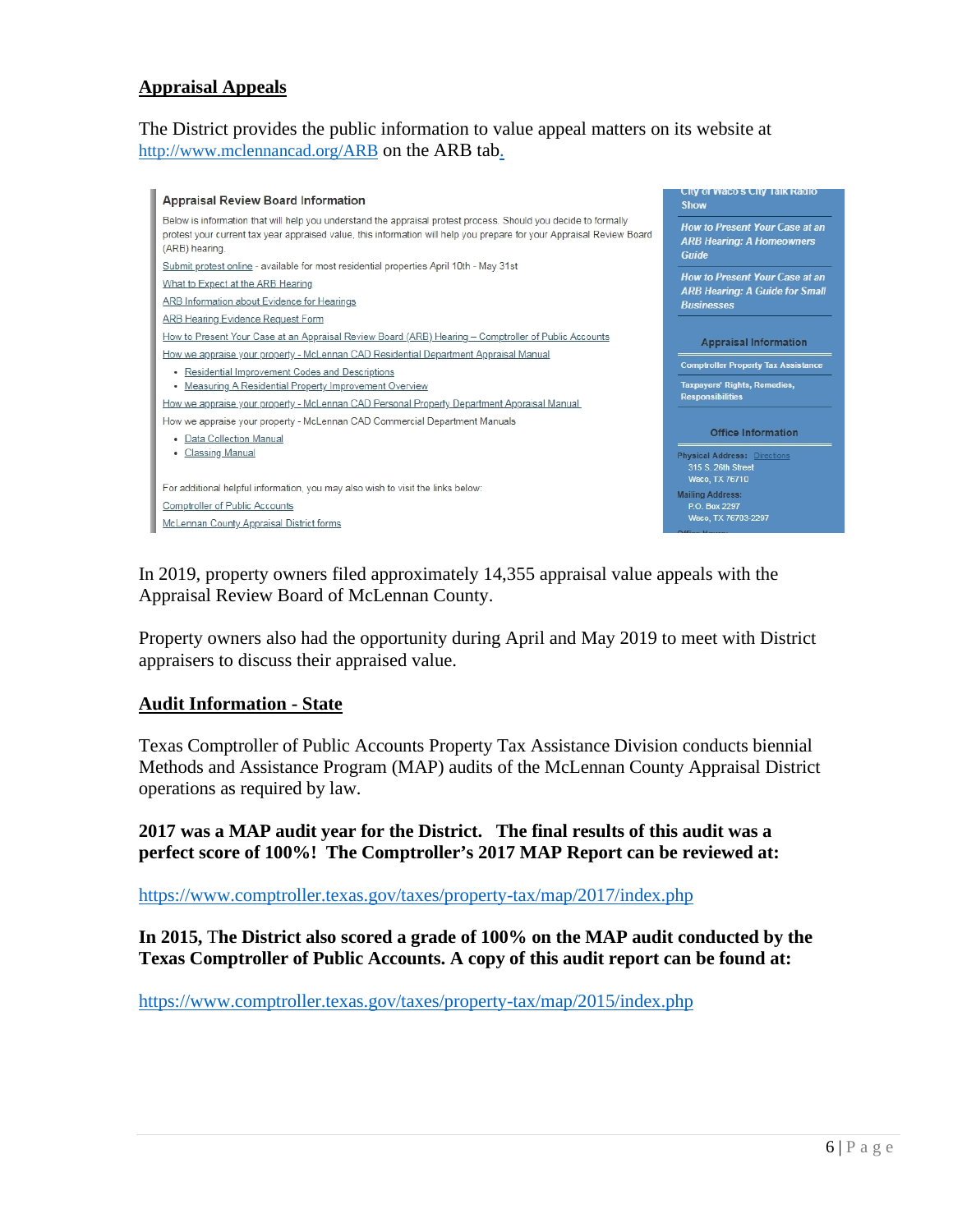#### **Audit Information - Financial**

District financial audits are performed annually by an outside audit firm. Copies of the District's financial audits can be obtained by contacting the District's Public Information Officer P.O. Box 2297 Waco, TX 76703.



#### **Press Releases, Public Service Announcements and Legislative Updates**

Important information relating to matters or District current activities are sent to the press. District announcements or updates on legislative matters can be found on the District's website [http://www.mclennancad.org](http://www.mclennancad.org/)

Newspaper ads are placed at different times of the year to alert property owners of the timing of important event due dates. Public service announcement are also sent to television and radio stations as well as county newspapers on important District events.

#### **Website Usage by the Public**

In 2019, approximately 130,000 citizens utilized the McLennan County Appraisal District website for public information and to download forms.

| <b>Acquisition</b>                              |                                              |                                                    | <b>Behavior</b>                                    |                                             |                                                     |
|-------------------------------------------------|----------------------------------------------|----------------------------------------------------|----------------------------------------------------|---------------------------------------------|-----------------------------------------------------|
| <b>Sessions</b>                                 | % New<br><b>Sessions</b>                     | <b>New</b><br><b>Users</b>                         | <b>Bounce</b><br>Rate                              | Pages /<br>Session                          | <b>Avg. Session</b><br><b>Duration</b>              |
| 400,492<br>% of Total:<br>100.00%<br>(400, 492) | 32.11%<br>Avg for View:<br>32.10%<br>(0.03%) | 128,592<br>% of<br>Total:<br>100.03%<br>(128, 550) | 84.74%<br>Avg for<br>View:<br>84.74%<br>$(0.00\%)$ | 1.28<br>Avg for View:<br>1.28<br>$(0.00\%)$ | 00:01:21<br>Avg for View:<br>00:01:21<br>$(0.00\%)$ |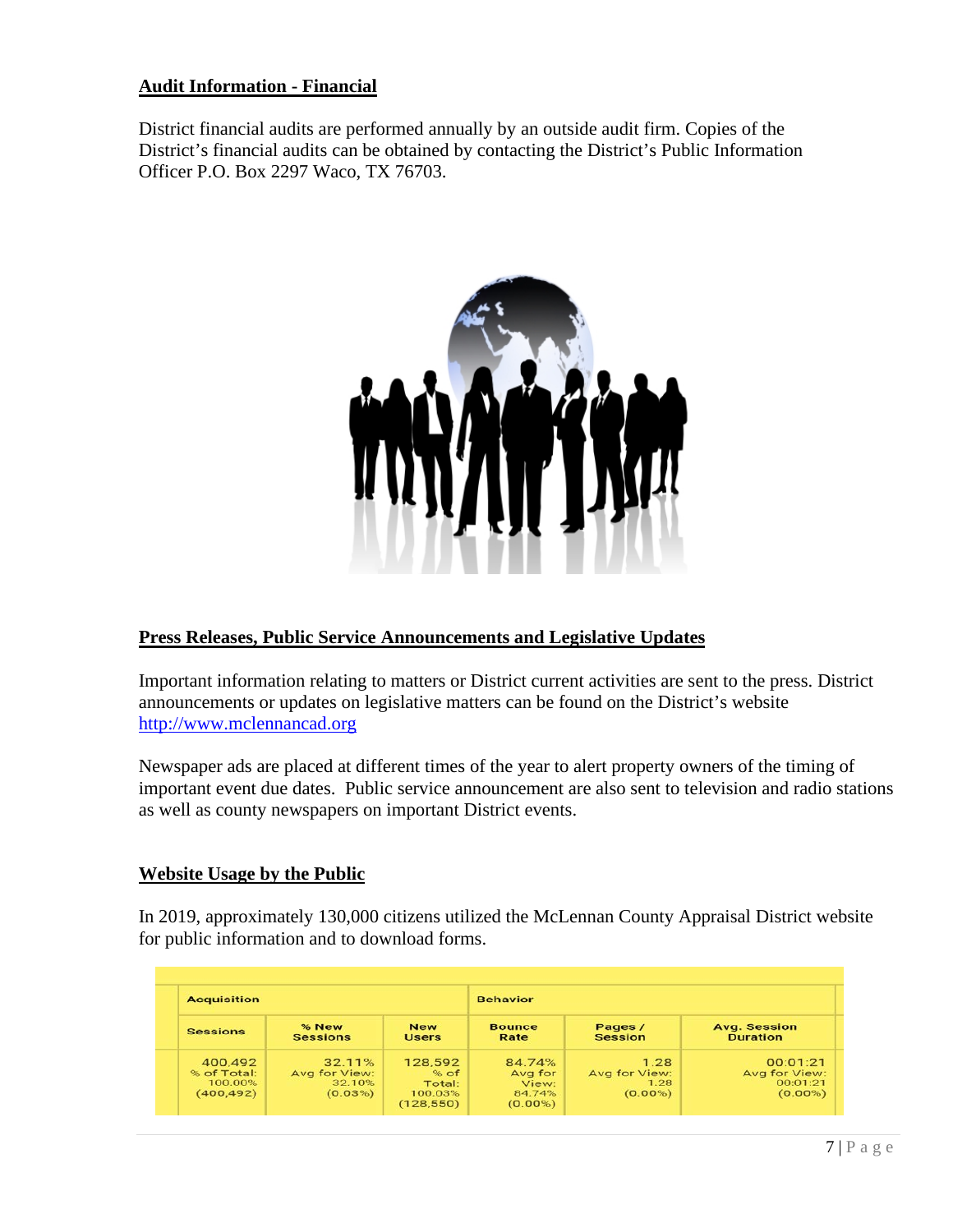# **Local Housing Information**

In addition to the certification data that can be provided by the District, an excellent source of local housing information can be found at the Texas A&M Real Estate Center website. The URL for this website is<http://www.recenter.tamu.edu/>



In McLennan County, there are:

- 69,437 Single Family Residences
- 2,720 Multiple Family Residences

The average market value of a property with a Homestead Exemption was \$189,290 in 2019.



Statistics for all property types in McLennan County can be found in the 2019 McLennan County Certified Totals report found in Appendix A of this document.